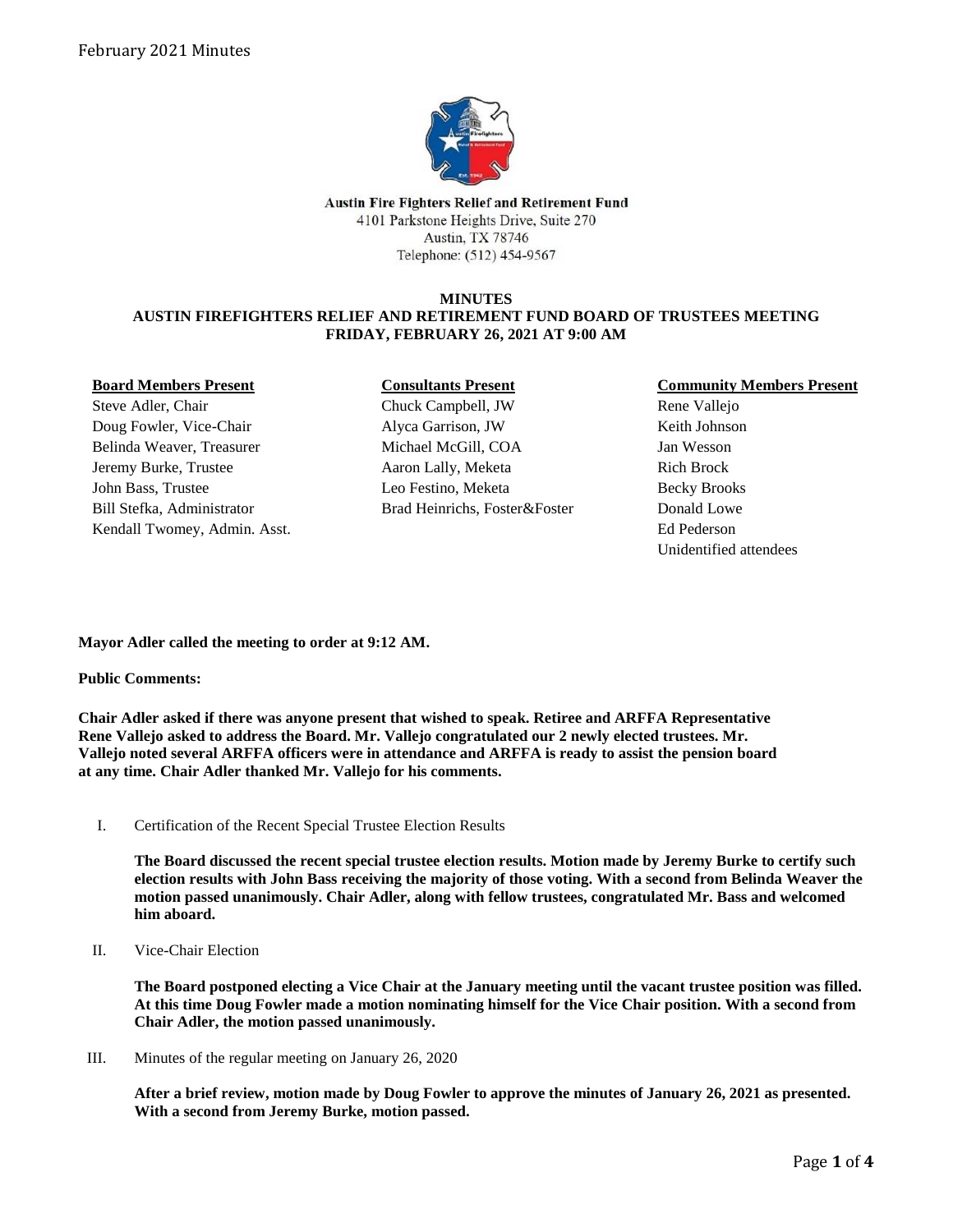# February 2021 Minutes

IV. Service retirement benefits for three applicants and three beneficiaries

**The Board reviewed retirement benefits for 3 applicants and spousal benefits for 3 widows of recently deceased retirees. Doug Fowler made a motion to approve all retirement benefits and spousal benefits as presented. Jeremy Burke offered a friendly amendment to approve the 3 service retirement benefits first and the 3 spousal benefits separately as is customary. Mr. Fowler accepted the amendment. Such amended separate motions were made by Mr. Fowler and seconded by Jeremy Burke. Both motions passed unanimously. At this time, Chair Adler asked for a moment of silence in honor of the 3 retirees we lost; and to express our appreciation for their service as well as that of all our firefighters.**

V. COLA Discussion with Actuaries

**Next the Fund's actuary, Brad Heinrichs with Foster and Foster, discussed our Cola policy provisions. Mr. Heinrich's explained why the Board originally adopted the Cola policy and the parameters the policy provides to determine affordability each year. This includes their 10 year projection for maintaining an amortization period not to exceed 30 years and a funding ratio above 80%. Belinda Weaver noted the State Pension Review Board (PRB) now recommends an amortization period not to exceed 25 years; and asked if that could be incorporated in the policy parameters. Mr. Heinrichs said the Board could amend the policy to adjust that parameter if desired. Jeremy Burke recommended Mr. Heinrichs report back at the March meeting to discuss what the effect would be of adopting the 25 year amortization and to discuss any other recommended updates to the Cola policy in general. Mr. Burke also suggested a follow up with Mr. Heinrichs at the April meeting to discuss the actuarial factors in Appendices A and B of the Fund Rules and provide an overview with any recommended changes. The Board agreed to continue these discussions accordingly.**

VI. Meketa 4Q20

**Aaron Lally and Leo Festino gave an overview of their report. The Fund had a 12.9% return for Calendar Year 2020, ranking in the top quartile with peers. The outperformance was in International Equities and Private Equity. Slight under performance in Domestic Equities relative to peers; due to an underweight in this sector. Mr. Lally noted Meketa is recommending a rebalancing transfer of \$20 Million from the Baillie Gifford International Growth Fund to the SSgA Bond Index Fund. Mr. Festino added that this will take advantage of the gains from the International Equities sector. John Bass welcomed the moved from active management to index funds where that is appropriate that it would reduce our management fees and help our long-term performance. A motion was made by Jeremy Burke to transfer \$20 Million from the Baillie Gifford International Growth Fund to the State Street Global Advisors (SSgA) Bond Index Fund. With a second from Doug Fowler, the motion passed unanimously.**

VII. Discussion Regarding the Trustee Election Process

**Doug Fowler requested this agenda item to review the recent special election process and how ballots were handled. Mr. Fowler noted he was under the impression that an independent third party would entirely conduct this election. Bill Stefka explained this special election process followed the same steps as were taken previously in the November 2020 election. The independent aspect included non-staff representatives from both the retired and active firefighter associations who would collect and count the ballots and attest to the election results. In addition, the ballots were printed and distributed by, and returned to, two different third-party entities. John Bass recommended staff look into electronic voting option as well. The Board instructed staff to research service providers who can conduct the elections in their entirety including the cost for such services and report back. No motion necessary.**

VIII. Discussion Regarding the Findings of the Recent Ethics Investigation

**Doug Fowler requested this agenda item to review the Board's actions with respect to the findings of the 15 allegations in the recent report of the Ashcroft Law Firm. Mr. Fowler noted that certain allegations against trustees had been addressed by the Board without formal action. With respect to the allegations and findings regarding staff leave accrual and compensation for 2020, the Board acknowledged that it has hired a compensation consultant to review staff compensation matters and is awaiting that report. No motion necessary.**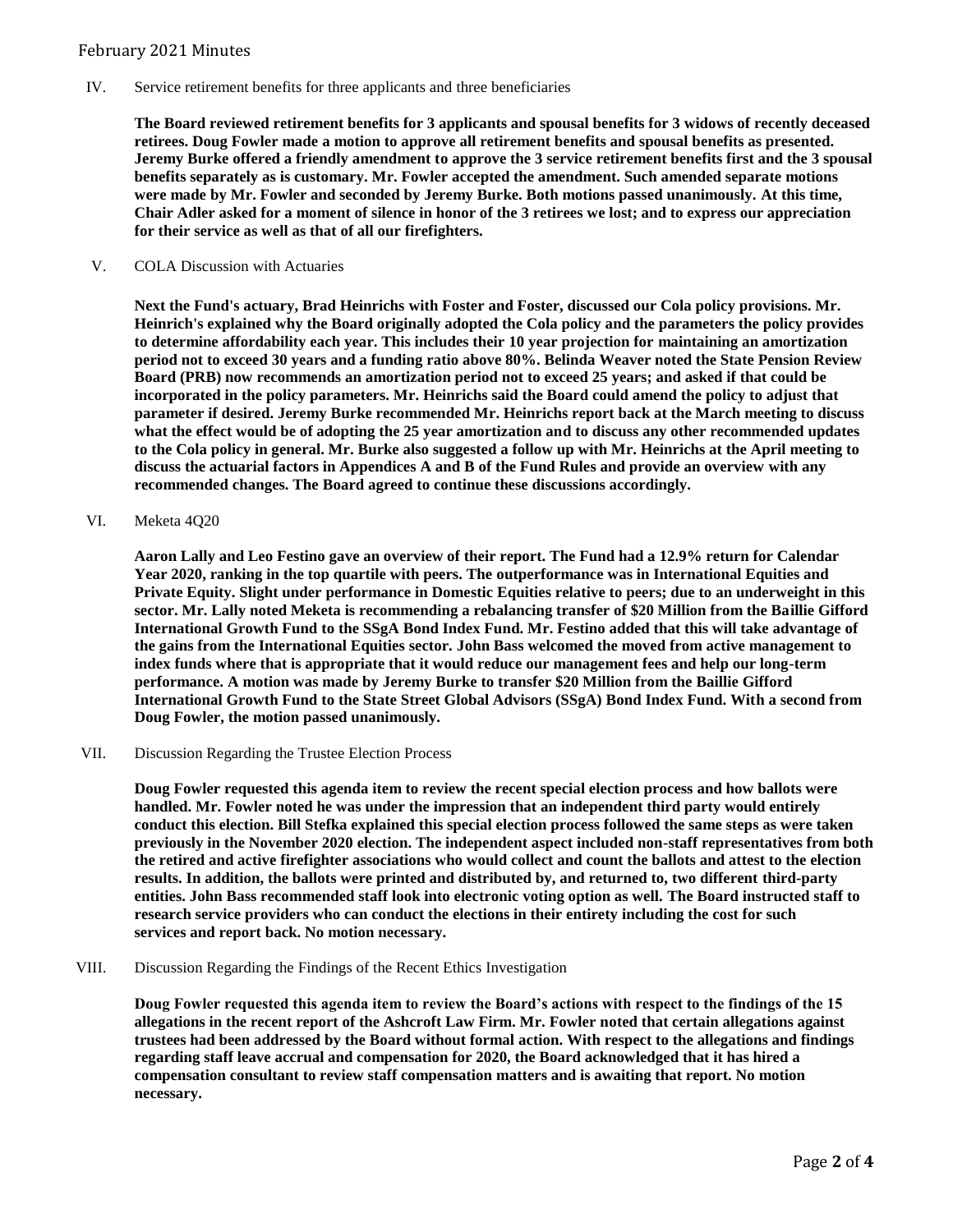## February 2021 Minutes

IX. Restatement of Fund Rules, Including Election Processes

**Chuck Campbell and Alyca Garrison with Jackson Walker, the Fund's legal counsel, next discussed the proposed restatement of the Fund's Rules. Mr. Campbell and Ms. Garrison previously reviewed the proposed restatement to the Fund's Rules with the Board which includes an amendment to the qualified plan rules in Section III for federal law changes, an amendment to the trustee election procedures in Section IV, and incorporates two formerly approved stand-alone amendments regarding the COLA Adjustment Policy in Section VIII, and the Appeal of Benefits Determination in Section XIII. Mr. Campbell explained that the restatement of the Fund's Rules is subject to the Fund's Procedure to Adopt or Amend Rules or Policies in Section XI of the Rules and should be posted for member comment before being considered for adoption in April. After some discussion, a motion was made by Doug Fowler to approve the proposed restatement of the Fund's Rules as presented to be posted for member comment. With a second by Jeremy Burke, the motion passed unanimously.**

X. Code of Ethics Review and Proposed Revisions

**The Board next considered the proposed revisions to the Fund's Code of Ethics. During the January meeting, the Board directed Chuck Campbell and Alyca Garrison, the Fund's legal counsel, to provide clarifying language to the confidentiality provision, the conflicts of interest provision and the enforcement provision. A motion was made by Belinda Weaver to approve the proposed revisions to the Fund's Code of Ethics as presented to be posted for member comment. With a second by Doug Fowler, the motion passed unanimously.**

XI. 2021 Conference Schedule

**As standard practice the Board reviewed a list of various conferences and seminars that are scheduled for 2021. The Board's practice is to give approval for attendance at these conferences in advance, subject to the guidelines in the Fund's Code of Ethics. Several of these educational events are sponsored by TEXPERS and NCPERS. A motion was made by Jeremy Burke to approve attendance and funding for these conferences for calendar year 2021 board. With a second from Doug Fowler, the motion passed unanimously. Chair Adler suggested that the trustees consider giving a brief report regarding the topics and content of the conference or seminar attended. The board concurred.**

XII. Financial Statements, Transaction, and Fund Expense Reports

**Bill Stefka presented the January 2021 financial statements, transaction, and fund expense reports. Jeremy Burke pointed out an error on one of the statements. Mr. Stefka thanked Mr. Burke for the input and noted this would be corrected. No motion was necessary.**

XIII. Roadmap for Future Meetings

**Bill Stefka noted March and April will include continuing preparation of the data and financials for the annual actuarial study and audit. Belinda Weaver noted that that compensation consultant's report is expected to be completed soon. John Bass noted that he would like to discuss future risks and expected returns of the Fund and related considerations at a future meeting. Jeremy Burke asked that a discussion of the PRB guide for Texas public pension systems be added to a future agenda as well as a discussion of the Texas Open Meetings Act (TOMA) rules for trustees.**

XIV. Call for Future Items

**Future agenda items will include continued discussion of the COLA policy with the plan's actuary, TOMA Processes, PRB Draft Guide, and an update on the employee compensation and benefits study.**

**Motion made to adjourn by Jeremy Burke, with a second from Doug Fowler and hearing no objection, Chair Adler adjourned the meeting at 11:38 am.** 

**Board Members** Mayor Steve Adler, Chair